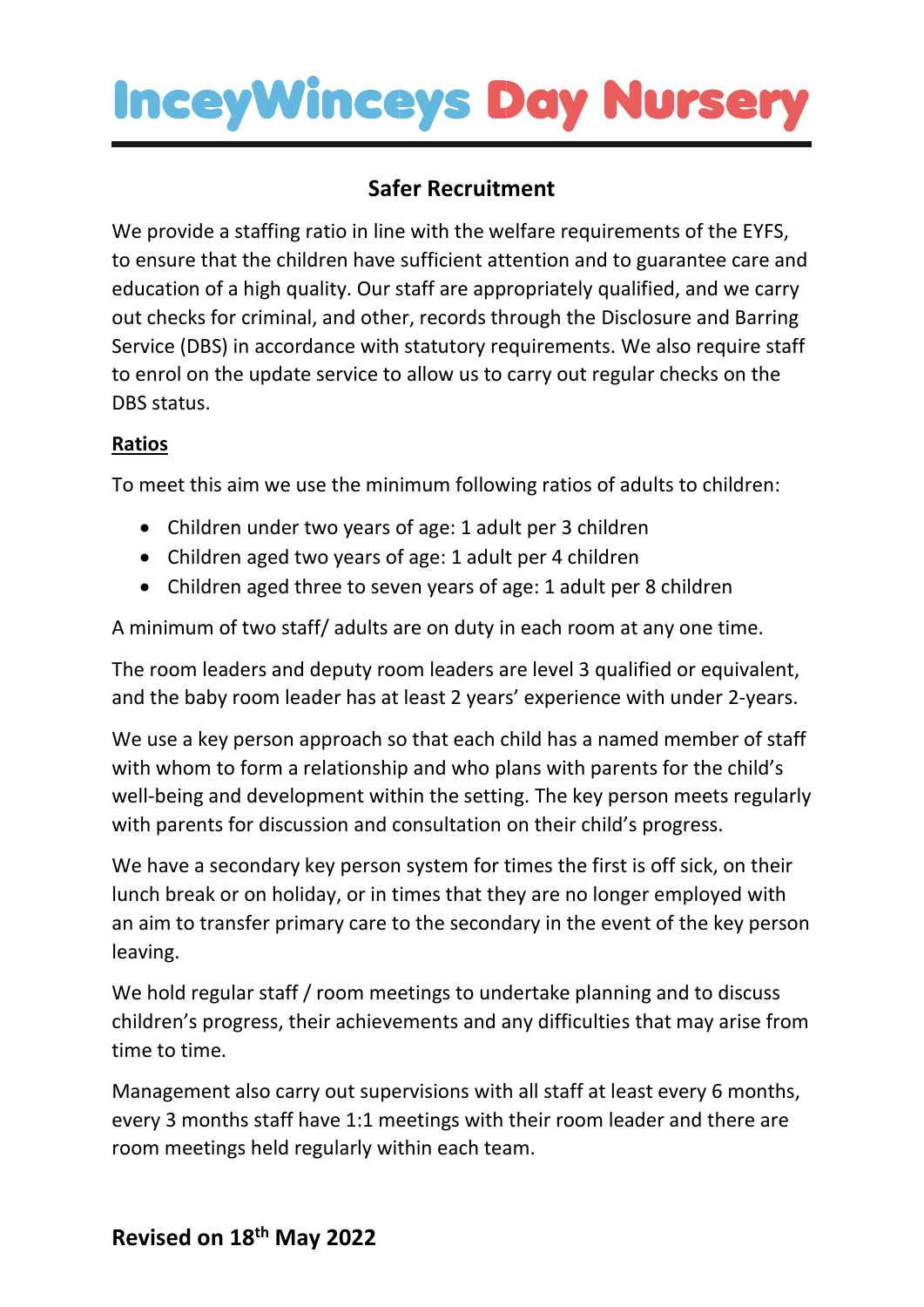## **InceyWinceys Day Nurser**

#### **Vetting and Staff Selection**

We work towards offering equality of opportunity by using non-discriminatory procedures for staff recruitment and selection. All staff have job descriptions which set out their staff roles and responsibilities. We welcome applications from all sections of the community and use agencies or adverts when needed. Applicants will be considered on their suitability for the post regardless of marital status, age, gender, culture, religious belief, ethnic origin or sexual orientation. Applicants will not be placed at a disadvantage by our imposing conditions or requirements that are not justifiable.

We use Ofsted guidance on obtaining references and enhanced criminal record checks through the Disclosure and Barring Service for all staff and volunteers who may have unsupervised access to the children. We keep all records relating to employment of staff and volunteers, those demonstrating that checks have been done, including the date and number of the enhanced DBS check. The Nursery is aware of its responsibilities to make a referral to the DBS when we believe a person has caused or may in the future cause harm to vulnerable groups including children.

We check the qualifications are full and relevant under the DfE guidelines and all staff are trained in paediatric first aid within 3 months of employment.

#### **Changes to Staff**

We inform Ofsted of any changes in the person responsible for our setting. We also inform parents when a member of staff leaves and ensure that a new key person is in place for the child.

#### *Managing Staff Absences & Contingency Plans for Emergencies*

Throughout the year staff ratios are managed so that annual leave does not compromise the ratios, or the quality of care provided to the children. Only one member of staff from each room may take annual leave at any one time, unless in exceptional circumstances that have been authorised by the manager.

Where staff are unwell and take sick leave in accordance with their contract of employment, we organise cover to ensure that ratios are maintained.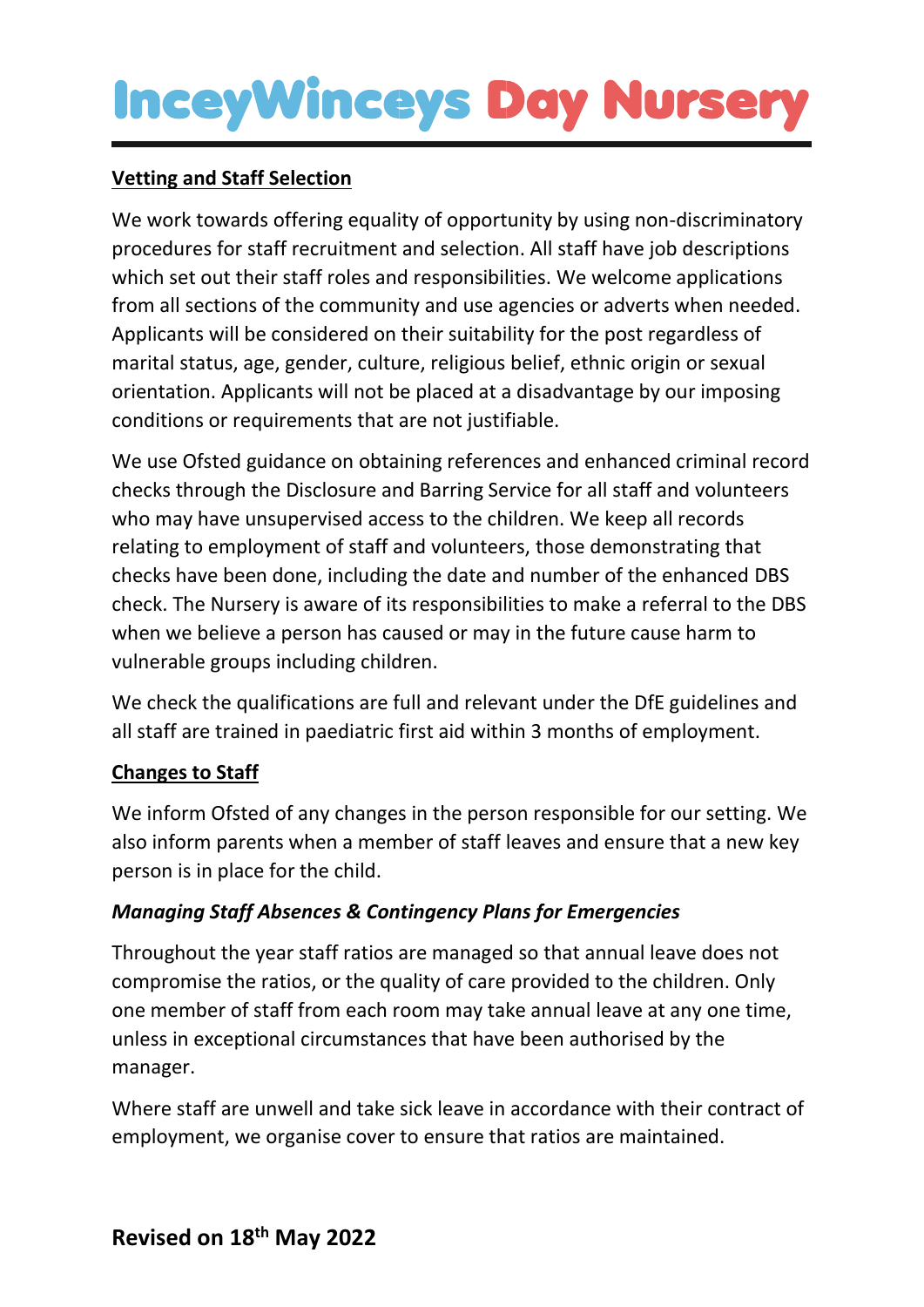# **InceyWinceys Day Nursery**

Sick leave is monitored, and action is taken where necessary in accordance with the contract of employment.

#### **Induction of Staff and Volunteers**

We provide an induction for all staff and volunteers in order to fully brief them about the nursery, the families we serve, our policies and procedures, curriculum and daily practice.

As part of the induction the following areas are covered:

- Introductions to all other staff and volunteers
- A tour of the building, to include health and safety and fire procedures
- Ensuring our policies and procedures have been read and understood
- Introduction to parents
- Details of the tasks and daily routines to be completed

#### **Student Placements**

The nursery recognises that qualifications and training make an important contribution to the quality of the care and education provided by early years settings. As part of our commitment to quality we offer placements to some students undertaking early years qualifications and training. We also offer placements for school pupils on work experience.

We aim to provide for students on placements with us experiences that contribute to the successful completion of their studies and that provide examples of quality practice in early years care and education.

- We require students on qualification courses to meet the 'suitable person' requirements of Ofsted and have CRB checks carried out.
- We always supervise students under the age of 17 years and do not allow them to have unsupervised access to the children.
- Students undertaking qualification courses who are placed in our nursery on a short-term basis are not counted in the staffing ratios.
- Trainee staff employed by the setting may be included in the ratios if they are deemed competent.
- We require all students to adhere to our confidentiality policy.